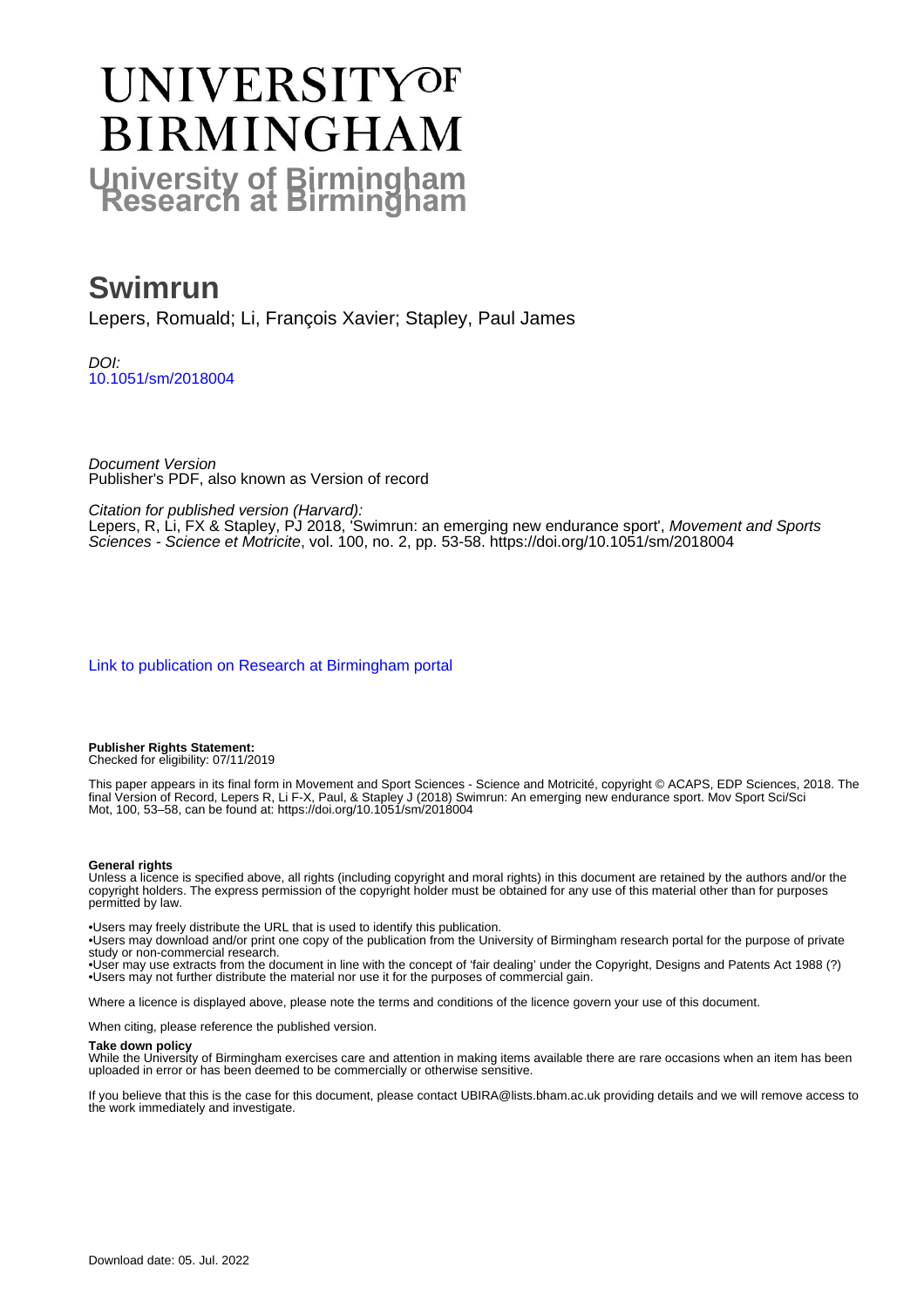**ARTICLE** 

Available online at: [www.mov-sport-sciences.org](https://www.mov-sport-sciences.org)

# Swimrun: An emerging new endurance sport

Romuald Lepers<sup>1,\*</sup>, François-Xavier Li<sup>2</sup>, and Paul James Stapley<sup>3</sup>

<sup>1</sup> Laboratoire INSERM U1093, Cognition Action et Plasticité Sensorimotrice (CAPS), Faculté des Sciences du Sport, Université

<sup>2</sup> School of Sport, Exercise and Rehabilitation Sciences, The University of Birmingham, Birmingham, UK<br><sup>3</sup> Neural Control of Movement Laboratory, School of Medicine, Faculty of Science, Medicine and Health, University of

Wollongong, Wollongong, NSW, Australia

Received 21 June 2017, Accepted 10 February 2018

Abstract - The swimrun is a new endurance team-sport based on two persons swimming and running alternatively through open water and mostly trails. The aim of this study was to analyse participation and performance trends for males, females and mixed duo team at the ÖTILLÖ Swimrun race (10 km open-water swimming and 65 km trail running). During the 2012–2016 period, the mean total time performance of the best athletes at the ÖTILLÖ Swimrun decreased significantly by 17 min/year for males, 40 min/year for mixed and 59 min/year for females duo, respectively. The difference in performance between the best males and females duo (26 $\pm$ 15%) was significantly greater compared to the difference between males and mixed duo (12 $\pm$ 8%). The number of swimrun races organized across the world has dramatically increased these last years and will probably continue to grow up in the future. Swimrun athletes are still not very experienced, thus both improvements in performance and reduction in sex difference are expected in the next decade.

Keywords: swimming, open-water swimming, trail running, sex difference, ultra-endurance

Résumé - Swimrun : l'émergence d'un nouveau sport d'endurance. Le swimrun est une nouvelle épreuve d'endurance par équipe de deux personnes qui alternativement nagent en eaux libres et courent la plupart du temps sur des sentiers. Le but de cette étude est d'analyser l'évolution de la participation et des performances pour les équipes hommes, femmes et mixte sur l'épreuve ÖTILLÖ Swimrun (10 km natation en eau libre et 65 km de course à pied). Au cours de la période 2012–2016, la performance chronométrique moyenne des meilleurs athlètes à l'ÖTILLÖ Swimrun s'est améliorée respectivement de 17 min/an pour les équipes hommes, 40 min/an pour les équipes mixtes et 59 min/an pour les équipes femmes. La différence de performance entre les meilleures équipes masculines et féminines ( $26 \pm 15\%$ ) est significativement plus grande par rapport à la différence entre les équipes masculines et mixtes  $(12\pm8\%)$ . Le nombre d'épreuves swimrun organisées à travers le monde a considérablement augmenté ces dernières années et va probablement continuer d'augmenter à l'avenir. Les performances des meilleurs athlètes devraient continuer de s'améliorer au cours de la prochaine décennie avec notamment une réduction de la différence de performance entre les sexes.

Mots clés : natation en eau libre, course trail, différence entre les sexes, ultra-endurance

## 1 Introduction

Endurance disciplines such as trail running or triathlon emerged during the 1980's and have grown progressively to reach a very high level of popularity. After an initial phase of rapid improvement of performances, there has been a relative plateau, with small improvements for both males and females and relative stability in performance differences between the sexes (e.g. [Hoffman, & Wegelin,](#page-6-0)

[2009;](#page-6-0) [Hoffman, Ong, & Wang, 2010;](#page-6-0) [Knechtle, Knechtle,](#page-6-0) [& Lepers 2011;](#page-6-0) [Lepers, 2008](#page-6-0); [Lepers, Rüst, Stapley, &](#page-6-0) [Knechtle, 2013](#page-6-0)). Recently, a new endurance sport called 'swimrun' has emerged. Swimrun is a two persons teamsport involving non-stop multiple segments of swimming and running. The swim legs are undertaken in open-water (lakes or the ocean) and run legs take place usually crosscountry on various surfaces, mostly trails. The team mates can help each other, including pulling the weakest member using a tether. A major rule of the event is that competitors must carry their equipment with them for \*Corresponding author: [romuald.lepers@u-bourgogne.fr](mailto:romuald.lepers@u-bourgogne.fr)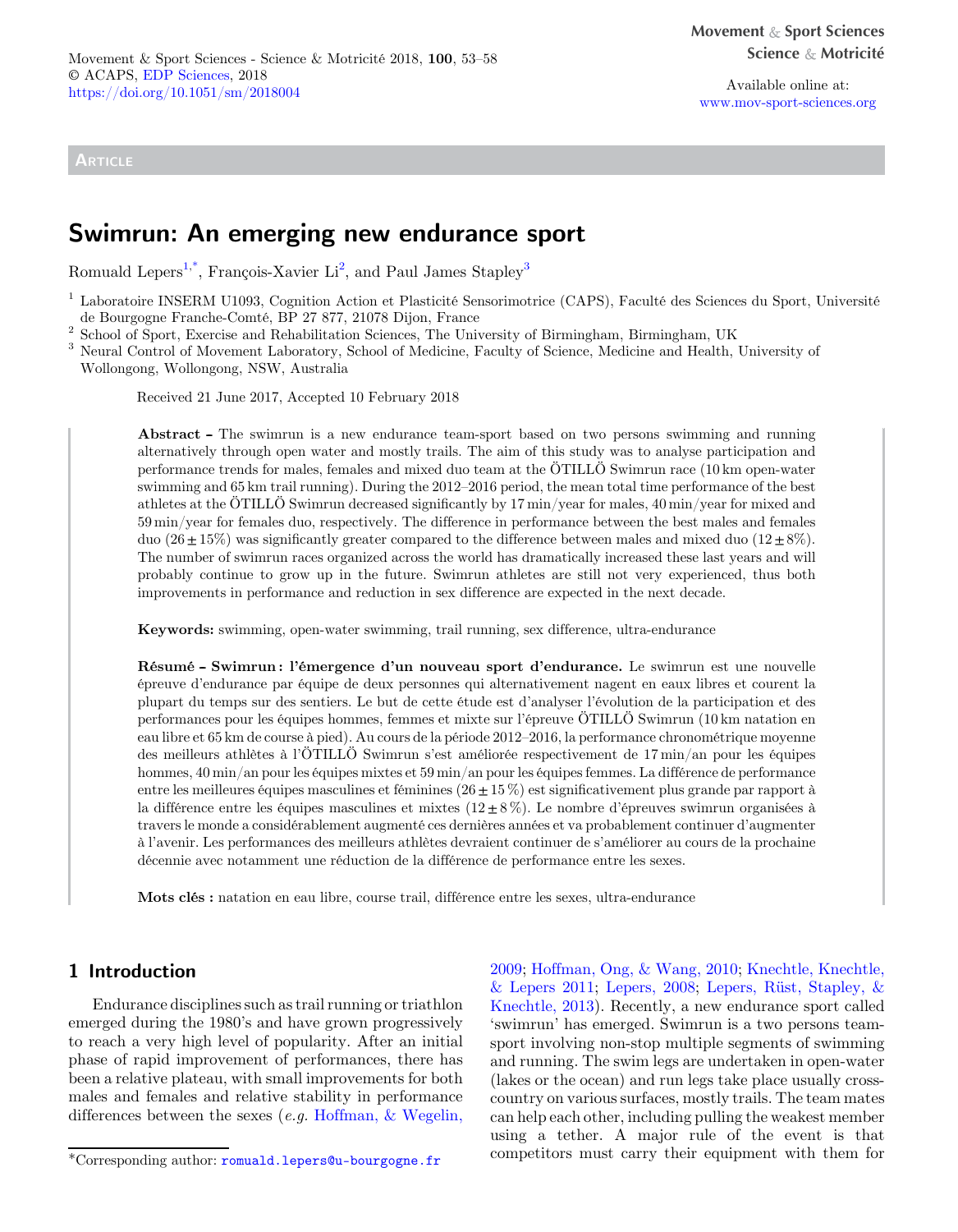

Fig. 1. Number of swimrun races in the world from 2006 to 2017 (adapted from <http://www.worldofswimrun.com>).

the length of the race. This means that generally, the athletes swim with their running shoes on and run whilst wearing their wetsuit. The first official event called ÖTILLÖ (Swedish for "Island to island") Swimrun took place in Sweden in 2006 ([http://otilloswimrun.](http://otilloswimrun.com) [com](http://otilloswimrun.com)), and remained rather confidential until 2011 and is now self-labelled 'World Championship'. The total distance of ÖTILLÖ Swimrun is 75 km of which 10 km is open-water swimming and 65 km of trail running over 24 islands of the Stockholm Archipelago. Competitors can qualify or accumulate points in a series of shorter events. The best male duo teams finish the ÖTILLÖ Swimrun in around 8 hours making it an ultra-endurance performance.

According to the international swimrun website [\(http://www.worldofswimrun.com/](http://www.worldofswimrun.com)), the number of swimrun races has increased exponentially since the first official event held in Sweden in 2006 (see Fig. 1). In 2016, 214 swimrun races of different distances took places in the world compared to only 11 races in 2013. The number of confirmed swimrun races for 2017 has already reached 308 and every month more races are announced. Races are organized all around the world in more than 20 countries, but most races still take place in Sweden with 89 races scheduled for 2017. France is the second largest swimrun country in the world with 50 races followed by the UK  $(n=21)$  and Italy  $(n=20)$ .

In swimrun races, athletes can compete in male, female or mixed duo team categories. A duo team category can influence race strategy as the two teammates have differing physiological characteristics and levels of performance in both swimming and running. Strengths and weaknesses of each teammate may therefore influence the pacing strategy and team performance. Sex differences in endurance performance have been extensively examined in literature (e.g. [Joyner, 2017;](#page-6-0) [Lepers, Rüst,](#page-6-0) et al., 2013; [Lepers, Knechtle,](#page-6-0) et al., 2013; [Senefeld, Smith, & Hunter,](#page-6-0) [2016](#page-6-0); [Senefeld, Joyner, Stevens, & Hunter, 2016](#page-6-0)). Differences in endurance performance between the best males and females vary between 10% and 14% depending on the discipline with the smallest difference observed for openwater races ([Eichenberger](#page-6-0) et al., 2012, [2013](#page-6-0)). Swimrun represents an interesting model to compare endurance performance between male and female duo teams, and mixed duo teams. In particular, the influence of the partner's gender on a female athlete's performance can be examined.

The aims of this paper were therefore twofold:

- to analyse performance trends for male, female and mixed duo teams at the ÖTILLÖ Swimrun (the premier swimrun event in the world);
- to analyse participation trends and compare performances of male, female and mixed duo teams at five races of the ÖTILLÖ Swimrun qualifying series.

We hypothesized:

- the performances of the best swimrunners had improved at ÖTILLÖ Swimrun during the last years;
- the level of performance of the mixed duo would be intermediary between those of the males duo and the females duo.

#### 2 Methods

Approval for the project was obtained from the Burgundy University Committee on Human Research. The dataset from this study was obtained from the ÖTILLÖ Swimrun website: <http://otilloswimrun.com>

#### 2.1 ÖTILLÖ Swimrun

Since 2012, the ÖTILLÖ Swimrun is held each year on the first Monday of September in the Stockholm Archipelago, Sweden with only minor changes in the course. This race is now internationally recognized as the World Championship of the discipline though it is not part of a federation. The ÖTILLÖ Swimrun is point-to-point race, combining a 10 km open-water swim in the Baltic Sea and a 65 km trail run with more than 50 segments that cross around 26 islands. The temperature of the water is around 13 °C and the temperature of the air is around 15 °C. The swim part can be rough due to possible current and waves. The run course takes place on trails and road and can be slippery at the entrances and exits of the water. Aids stations are provided to the athletes at several occasions during the event. The athletes generally performed the whole race with a special wetsuit with short legs and short or long sleeves. They could additionally used hand-paddles, pull-boy and a tether or an elastic cord between the teammates. As only complete results (total times for each duo team) are available for the ÖTILLÖ Swimrun since 2012, we analysed only the 2012– 2016 period in this study. The times of each swim and run segment are also not available so only total times were analysed. Total time performances of the top 3 male, female and mixed duo teams were analysed. The average of the top 3 performances provided a more accurate detection of performance change than winning time alone.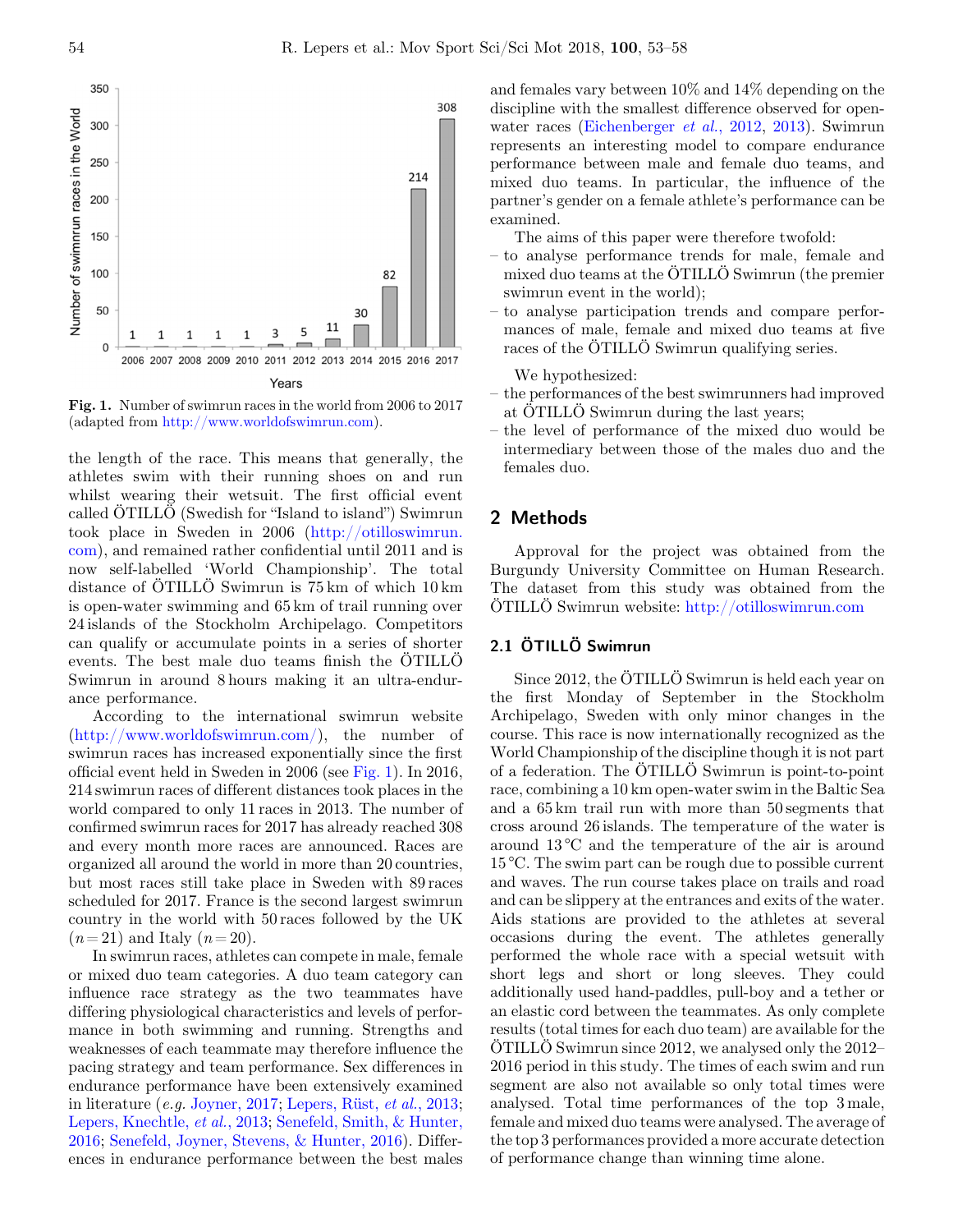#### 2.2 ÖTILLÖ Swimrun series

In order to obtain a deeper insight into the participation and performance trends of this new endurance sport, we analysed the main five races of ÖTILLÖ Swimrun series held for the first time in 2016. These races were chosen because they are considered as very competitive in the swimrun field and served as qualifying races for the ÖTILLÖ Swimrun World Championship. These four races included:

- the 'Engadin' swimrun in Switzerland (6 km swim, 47 km run);
- the '1000 lakes' swimrun in Germany (10 km swim, 33 km run);
- the 'Isles of Scilly' swimrun in UK (7.5 km swim, 30 km run);
- the 'Utö' swimrun in Sweden (4.5 km swim, 35 km run).

We also considered the ÖTILLÖ Swimrun World Championship in Sweden (10 km swim, 65 km run) within this analysis. The total number of team duo starters and finishers were considered for these five events. The total time performances of the top 5 male, female and mixed duo teams were analysed and considered for comparison of the magnitude of the performance differences:

- between male and female duo teams and;
- between male and mixed duo teams.

The performance density (i.e. the time difference between the winner and the fifth placed duo) was also analysed and expressed as a percentage of the winning performance for male, female and mixed duo teams, respectively.

#### 2.3 Statistical analysis

Data are reported as mean $\pm SD$  within the text, the table and the figures. Linear regressions were used to estimate the changes in performance per year for ÖTILLÖ Swimrun race. Pearson's correlation coefficients were used to assess the association between the variables. One-way ANOVA was used to compare the differences between male and female duo, and males and mixed duo team performances. A significance level of  $P < 0.05$  was used to identify any statistical significance.

## 3 Results

Trends in finish times of the top 3 males, females and mixed duo team at the ÖTILLÖ Swimrun are shown in Figure 2. Since 2012, the performances at the ÖTILLÖ Swimrun improved for the three categories but at a faster rate for female teams. During the 5-year period, the mean total time performance decreased significantly by 17 min/ year for male teams, 40 min/year for mixed teams and 59 min/year for female duo teams, respectively. Interestingly, in the last three years, among the athletes finishing in the top 3 duo team, 90% were Swedish (81% for males duo team, 99% for females duo team and 93% for mixed duo team respectively). The other 10% were composed of athletes from Canada, France, Australia, Finland and Switzerland.



Fig. 2. Total performance times at the ÖTILLÖ Swimrun for the top 3 male, mixed and female duo teams from 2012 to 2016. Values are means  $\pm$  SD.  $*$  only two female duo teams finished this race. Regression lines are presented from 2012 to 2016. The equations are for the year 2016 as 0, so the intercept is the time in the year 2016. The slope of each equation indicates the change in time (min) performance per year since 2012.

[Table 1](#page-4-0) shows the participation at the five races of ÖTILLÖ Swimrun series in 2016. The number of duo team starters ranged from 81 to 244 across the races. The percentage of teams that did not finish within the time delay or withdrew (DNF) during the race ranged from 4 to 33%, the lowest rate occurring during the ÖTILLÖ Swimrun World Championship. Male, mixed and females teams represented on average  $66 \pm 3\%$ ,  $23 \pm 4\%$  and  $11 \pm 5\%$  of the finishers, respectively.

The mean total time performances of the top 5 finishing teams at the ÖTILLÖ Swimrun series are presented in [Figure 3A](#page-4-0). Total times varied between 244 min and 459 min for the top 5 male duo teams, between 261 min to 558 min for the top 5 mixed duo teams and between 290 min to 603 min for the top 5 female duo teams. In 2016, the average difference in time between the winners and 5th place-finishers at the ÖTILLÖ Swimrun series was equal to  $5\pm1\%$  for male teams,  $17\pm6\%$  for mixed teams and  $23 \pm 21\%$  for female duo teams, respectively.

The difference in performance between male and female duo, and between male and mixed duo teams are presented in [Figure 3](#page-4-0)B. The difference in performance ranged from 17% to 44% between male and female duo teams, and from 5% to 25% between male and mixed duo teams, respectively. On average, the difference in performance between male and female duo teams was significantly greater compared to the difference between male and mixed duo teams  $(26 \pm 15\% \text{ vs. } 12 \pm 8\%, P < 0.01)$ .

#### 4 Discussion

The present study is the first to describe participation and performance trends in swimrun. Even if this discipline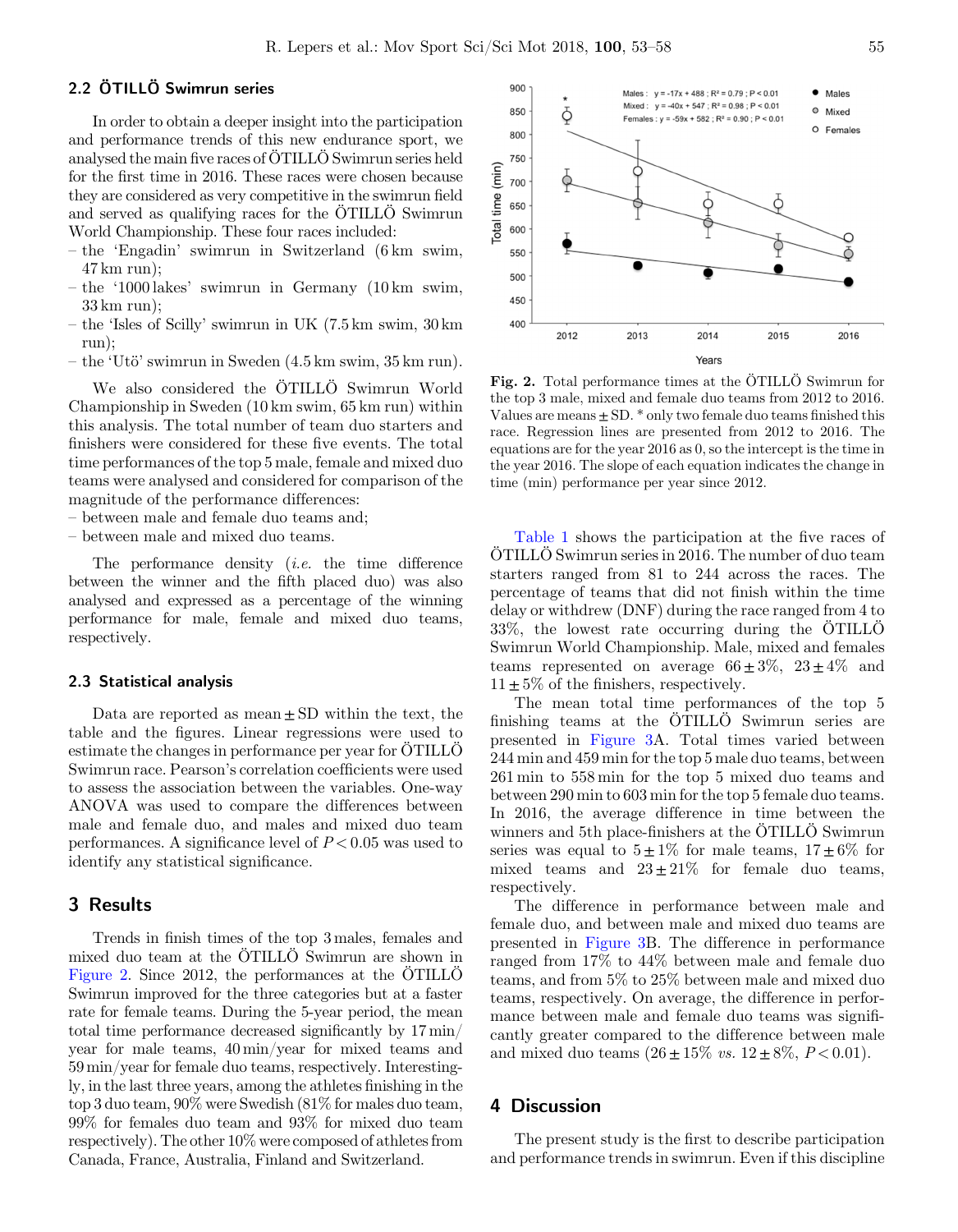| Races                 | <b>Starters</b> | <b>DNF</b> | Finishers | Males |       | Mixed |       | Females |        |
|-----------------------|-----------------|------------|-----------|-------|-------|-------|-------|---------|--------|
| Ötillö (SWE)          | 115             | 5          | 110       | 67    | 61%   | 27    | 25\%  | 16      | $15\%$ |
| Engadin (SUI)         | 160             | 37         | 123       | 84    | 68\%  | 30    | 24%   | 9       | 7%     |
| $1000$ Lakes $(GER)$  | 150             | 49         | 101       | 68    | 67\%  | 28    | 28\%  | 5       | $5\%$  |
| Isles of Scilly (GBR) | 81              | 11         | 70        | 47    | 67\%  | 12    | 17%   | 11      | 16%    |
| Utö (SWE)             | 244             | 13         | 231       | 157   | 68\%  | 51    | 22%   | 23      | 10%    |
| Mean                  | 150             | 23         | 127       | 85    | 66%   | 30    | 23%   | 13      | 11%    |
| SD                    | 61              | 19         | 61        | 43    | $3\%$ | 14    | $4\%$ |         | $5\%$  |

<span id="page-4-0"></span>Table 1. Numbers of starters, DNF (did not finish in the time delay or withdrawn) and total finishers, for male, mixed and female duo team finishers at the five main races of the ÖTILLÖ Swimrun series in 2016.



Fig. 3. Total performance times at the five main races of the ÖTILLÖ Swimrun series for the top 5 male, mixed and female duo team in 2016. Values are means $\pm$ SD (Panel A). Mean difference in performance time between the top 5 male vs. female duo teams and the top 5 male vs. mixed duo teams at the five main races of the ÖTILLÖ Swimrun series. The histograms on the right side represent the mean value of the five races. Values are means  $\pm$  SD (Panel B).

remains novel in (ultra)-endurance sports, the exponential increase in swimrun races in the world over the past few years suggests that the development of swimrun will continue in the future.

Performances at the de facto World Championship ÖTILLÖ Swimrun and therefore the premier race of the field have improved significantly over the past five years. This improvement was in relation to absolute performance times. Indeed, female duo teams, who were the slowest, showed the greatest performance improvement with on average 59 min per year during the 2012–2016 period. Greatest performance improvement for females compared to males has already been observed in other ultra-endurance events such as triathlon (e.g. [Lepers, 2008](#page-6-0); [Knechtle](#page-6-0) et al., 2016) and can be explained by increase in women's participation in endurance events and better preparation for an event (increase volume and intensity of training). However, the greatest performance improvement of female duo these last years evidenced by the linear regression must not be misinterpreted. It is obvious that female duo performance will soon plateau and female duo will not beat male in the future.

Improvements of the female duo teams were followed by the mixed duo teams and the males, who only improved, on average, by 17 min per year. The different rates of improvement across the years between males and females have been previously observed for endurance disciplines (e.g. [Lepers, 2008](#page-6-0)). Because swimrun is a new endurance sport, we could expect further improvements before a plateau in performance is achieved due in particular to improvements in training techniques and specific equipment such as wetsuit and running shoes adapted to both swimming and running. Specific training methods are not commonly used yet and people tend to simply add swimming and running training, plus some transition practice. More experimentation and research is needed to define the specifics needs of swimrunning training. Similarly equipment has mostly been 'borrowed' from running and swimming and this is mildly satisfactory. The biggest improvement has occurred in wetsuits, but other items will follow suit, probably leading to further time improvement.

The last years, Swedish swimrunners have dominated the World Championship ÖTILLÖ Swimrun. This domination could be explained by the Swedish origin of this sport and thus inducing a greater number and density of Swedish swimrunners and also more years of specific training/preparation. Swedish swimrunners who can train all the year on the course of the race have a significant advantage. This also highlights the specificity of the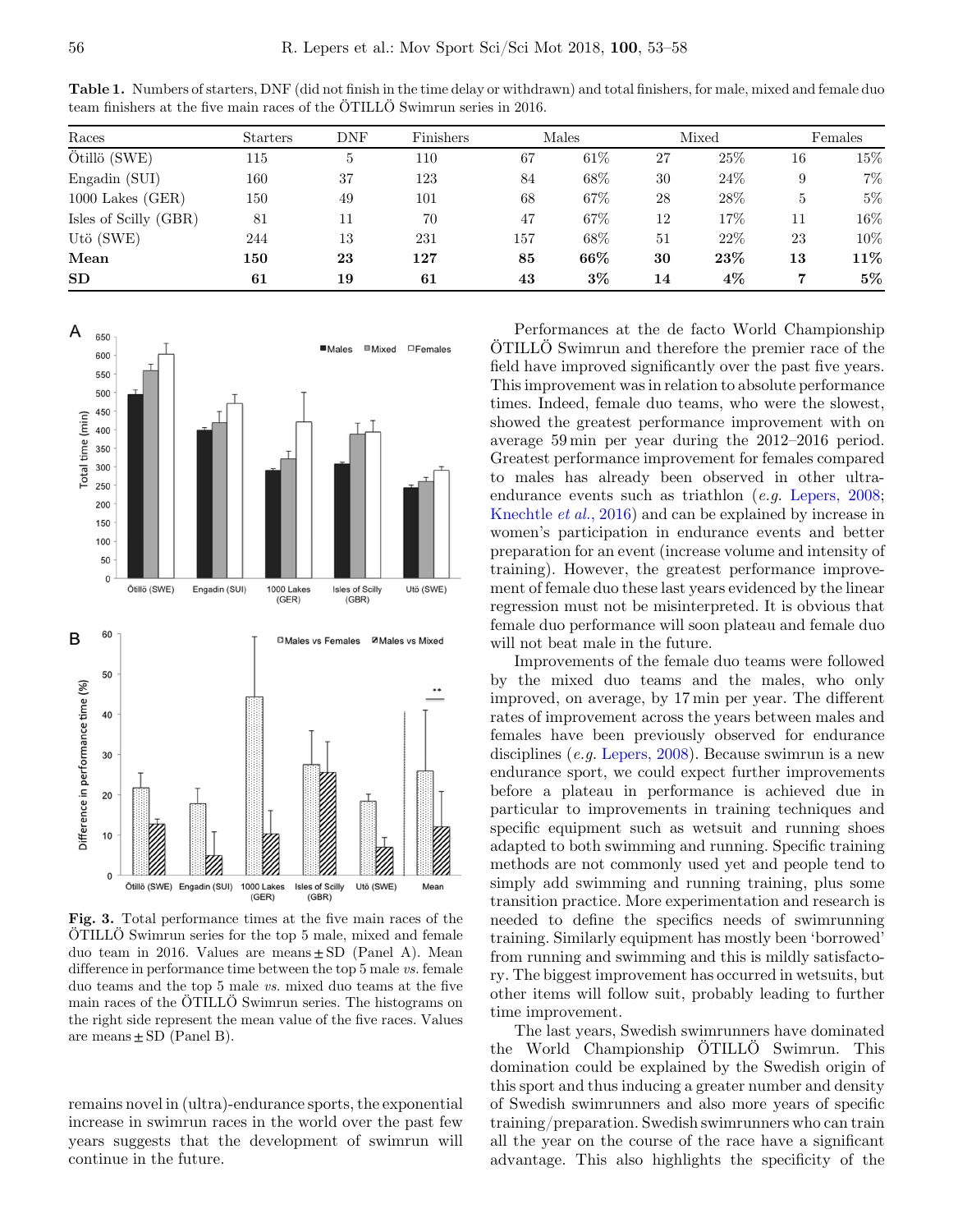preparation of swimrun race in taking into account of temperature of water and air, the nature of the trial and water environment.

Mean participation rates in swimrun events such as the ÖTILLÖ swimrun series remain limited with an average of 150 teams i.e. 300 participants per event. Generally, the race organisers limit the number of participants for safety and environmental reasons. Indeed, the several openwater swimming segments of swimrun events require a larger number of safety devices than in single-swim event such as triathlon. Interestingly, the percentage of withdrawals (Did Not Fish, i.e. DNF) varied greatly between the races. The lowest percentage of DNFs  $(4\%)$  was observed for the ÖTLLÖ Swimrun World Championship. This result could be explained by a higher level of participants at this race compared to other races in the series. Indeed, most participants at the ÖTLLÖ Swimrun World Championship had to either earn a qualifying slot on previous event of the ÖTILLÖ swimrun series or are selected by the organisation according to their previous results in endurance events, and only a few gain a place via a lottery. The great percentage of withdraws (33%) was observed at the "1000 lakes" swimrun races taking place in October 2016 in Germany and could be explained by the cold weather conditions. Indeed, during all swim segments water temperature was hovering around 10<sup>o</sup>C while the ambient temperature varied during the day from 5 to 10 °C. It has been reported that the best females were swimming faster in cold water than the best males in an open-water ultradistance swim [\(Knechtle, Rosemann,](#page-6-0) Lepers  $\&$  Rüst, 2014). The possible advantage for females in swimrun events, where water temperature are frequently lower than  $15\degree C$ , needs to be explored. Even if swimrunners wear a wetsuit in nearly all the swimrun races, thermoregulatory and physiological responses to such exercise performed in extreme environment for long duration remain to be explored by physiologists [\(Tipton,](#page-6-0) [& Bradford, 2014](#page-6-0)). In particular, the alternance of cold water and warmer air temperature leads to substantial multiple thermic shocks.

The female teams represented on average 11% of the total teams of ÖTILLÖ Swimrun series but the percentage of female participation varied greatly (from 5% to 16%) among the five races of the series. If we also consider female participation in the mixed team, females represented ≈23% of the total field of participants that are similarly distributed between female duo and mixed duo teams. Female participation in swimrun appears similar to that observed for other endurance disciplines such as triathlon [\(Lepers, Knechtle,](#page-6-0) et al., 2013) or trail running ([Hoffman,](#page-6-0) et al.[, 2010](#page-6-0)) but remains lower compared to female participation in road running marathon ([Lepers, &](#page-6-0) [Cattagni, 2012\)](#page-6-0). In addition to the gender distribution among the participants, it would also be interesting to know the age distribution of the swimrunners; unfortunately the age data was not provided. Previous studies have shown that for endurance disciplines, master athletes (*i.e.* older than 40 years old) currently make up some  $50\%$  of the total field of finishers ([Lepers, Rüst,](#page-6-0) et al., 2013). Moreover, the age of the best elite ultra-endurance athletes such as triathletes has been shown to increase over the last decade while their performances improved ([Lepers, Rüst,](#page-6-0) et al., 2013). We therefore can assume that master athletes also represent a high percentage of the swimrun participants but this assumption will need to be verified through additional analysis.

The results showed the mean time between the winners and the 5th place-finishers was much lower for the male duo compared to mixed and female duo teams. Greater performance density in males compared to females has been observed for international endurance races such as triathlon and trail running ([Lepers, 2008;](#page-6-0) [Hoffman, &](#page-6-0) [Wegelin, 2009\)](#page-6-0). Improvements in performance density, in particular for female and mixed duo teams, are expected for swimrun races in the future.

Analysis of swimrun races performances of the ÖTILLÖ Swimrun series showed that sex difference in performances between males and females team was greater than that previously observed for ultra-endurance disciplines such as triathlon [\(Lepers, Rüst,](#page-6-0) et al., 2013), which is generally close to 12%. Because swimrun is relatively new in the field of ultra-endurance, females may have as much experience than males but we may expect that the sex difference in swimrun performance will narrow in the future.

The results showed that the performances of mixed duo were better than those of female duo teams. Even if we cannot exclude that the best females prefer to compete in the mixed duo category than in females category, a more plausible explanation comes from a specific rule of swimrun races that allows the use of a tether or an elastic cord between the teammates. This tether can therefore help the weakest athlete of the duo in swimming by providing him or her guidance and traction, but it could also help during the running segment. We might argue that in the best mixed duo teams, the males provide support to the females by using the tether and therefore they perform better than if they were in a female duo team.

#### 4.1 Limitations, practical applications and implications for future research

Swimrun performance is greatly influenced by environmental conditions such as current, waves and water temperature but also the type running course (trail, road or rocks), therefore the present findings cannot be generalized to all swimrun events. A limitation is that specific anthropometric  $(e.g.$  percent of body fat) and physiological characteristics (e.g. maximal aerobic capacity) were not determined in the best swimrun athletes but are also missing in scientific literature. Future studies need to examine these specific variables in order to compare, for example, with long-distance triathletes. Additionally, the aspect of previous experience and sporting background has not been included in the present study.